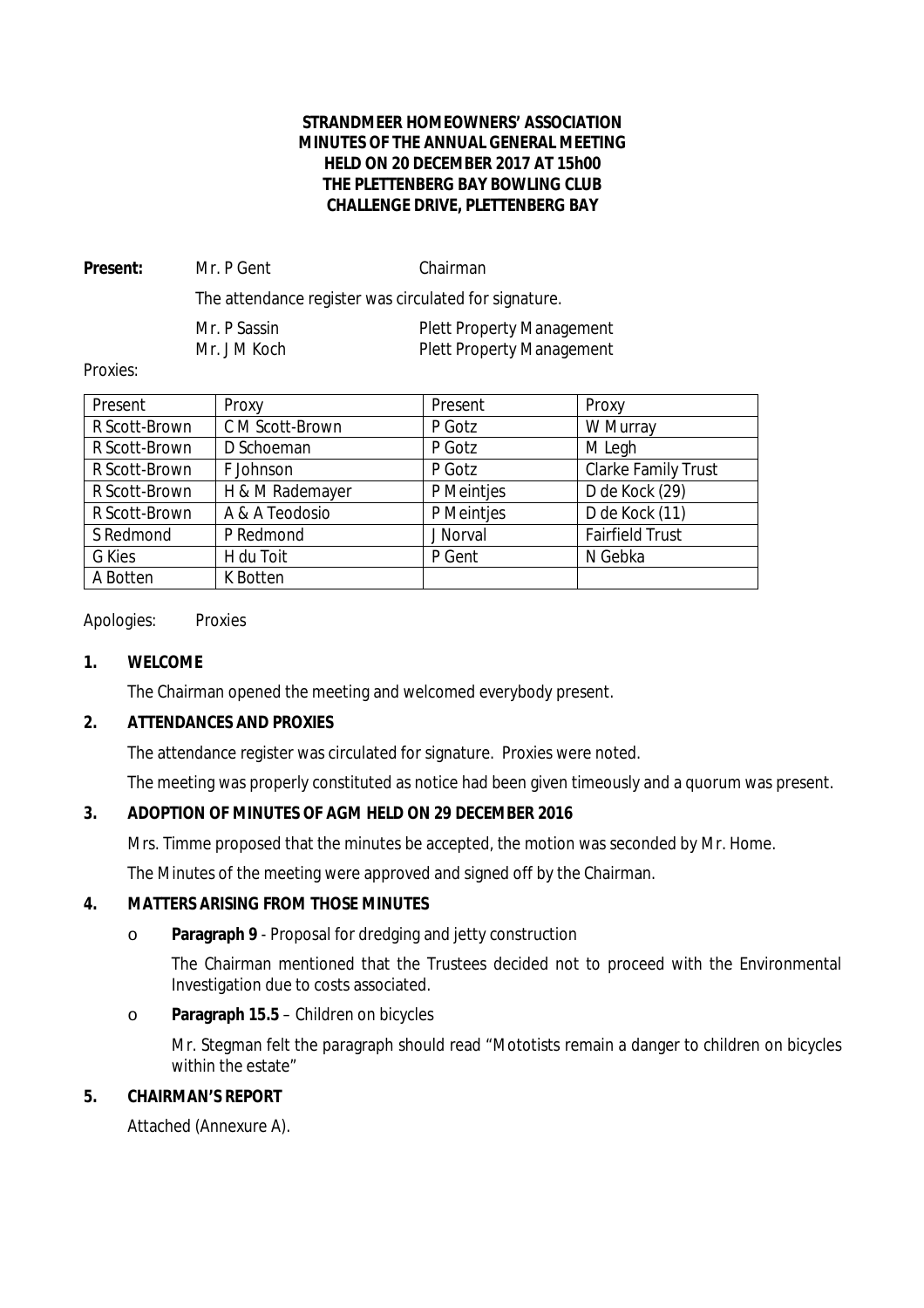- **6. FINANCIAL** 
	- **6.1. Approval of Audited Financial Statements dated 31 October 2017.**

Mr Sassin gave a brief overview of the Audited Fincial Statements.

Mr. Gotz proposed that the Audited Financials of 31 October 2017 be accepted; Mr. Schulz seconded the motion.

The Audited Financial Statements were signed by the Chairman after the meeting.

**6.2. Approval of Estimated Budget for Income & Expenditure 2017/2018**

The budget was discussed in detail. The contigiency amount of R50 000 was queried. It was explained that it was meant to cover unexpected cost e.g. contribution towards the upgrade of the sewerage system by Keurbooms River Lodge.

It was proposed that the monthly levy increase by 5% from R1380 to R1450 per erf per month backdated to 01 November 2017.

With no further comment Mr. Scott-Brown proposed that the budget be accepted, the motion was seconded by Mr. Gotz.

# **7. SPECIAL RESOLUTIONS**

- **7.1. Amend the Constitution as follows** 
	- **7.1.1.** Remove the Pre-Emptive clause (Annexure C).

After some discussion for and against the removal of the clause, with all the votes for and 1 against the removal thereof, the resolution was adopted to remove the clause.

*7.1.2.* Change the Voluntary Liquidation clause (13.1.1.) from *"Fifty Percent (50%) of the members present in person or represented by proxy at the duly constituted meeting of the Association voted in favour thereof; and"* to *"Seventy five Percent (75%) of the members present in person or represented by proxy at the duly constituted meeting of the Association voted in favourthereof; and".* 

The resolution was adopted unanimously.

- **7.2. House Rules be amended as follows:** 
	- **7.2.1.** Remove the Short-Term Rental clause.

"*A R100 rental levy per day will be charged against each unit that is occupied by any party that is not the owner or immediate family".*

After some discussion for and against the removal of the clause, with 33 votes for and 6 against the removal, the resolution was adopted to remove the short-term Rental Clause.

**7.2.2.** Adoption of the Pet Policy (Annexure A).

After a lengthy debate the policy was approved in general with minor changes tabled below to be effected.

- Only owners will be permitted to keep pets. Visitors and tenants will not be allowed to keep or bring pets.
- Only 2 pets per home will be allowed
- Pet owners will be responsible for the removal of excrement left behind by their pets within the Estate.
- Fines to be applied for persistant offenders.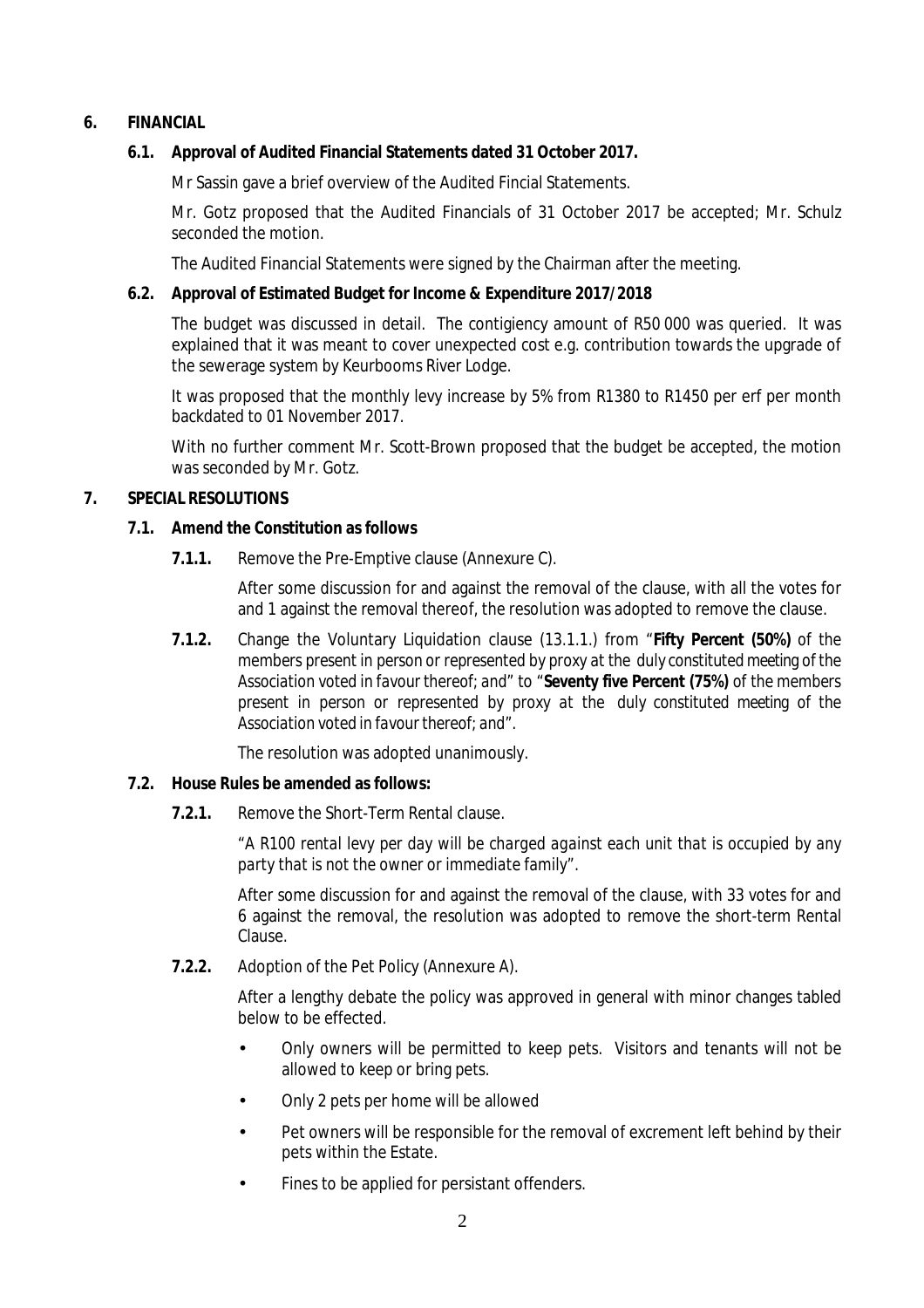## **8. RESOLUTION TO APPOINT MICHAELIDES PARKER KRETZMANN INC AS AUDITORS**

Mr. Home proposed that Michaelides Parker Kretzmann Inc. be appointed as Auditors for the financial year 2017 to 2018, the motion was seconded by Mrs. Timme.

## **9. RESOLUTION TO APPOINT P J VICTOR INSURANCE & FINANCE BROKERS AS INSURANCE BROKERS**

Mr. Gotz proposed that P J Victor Insurance and Investment CC be re-appointed as Insurance Brokers for the financial year 2017 to 2018, the motion was seconded by Mr. Scott-Brown.

## **10. RESOLUTION TO APPOINT PLETT PROPERTY MANAGEMENT AS MANAGING AGENT**

Mr. Gent proposed that Plett Property Management be re-appointed as Managing Agent for the financial year 2017 to 2018, the motion was seconded by Mr. Home.

#### **11. ELECTION OF TRUSTEES**

Nomination were received for Messrs P de Villiers, P Gent, P Raymond, P Redmond, G Kies, H Potgieter and S du Plessis. The following members were elected to the Board of Trustees after a vote to have 5 Trustees serve, namely;

Mr. P de Villiers

Mr. P Gent

Mr. P Raymond

Mr. P Redmond

Mr. K Potgieter

# **12. CONFIRMATION OF DOMICILIUM CITANDI**

**12.1.** Plett Property Management, 7 Gibb Street, Plettenberg Bay, 6600

#### **13. GENERAL**

**13.1.** Application of Design Guidelines

The Design Guidelines were approved by Council.

Currently the aesthetics of Strandmeer dictates white walls and a green roof.

The procedure when submitting building plans are

- **13.1.1.** Sketch plans to be signed-off by the neighbours and submitted to PPM for approval by the Estate Architect and Trustees.
- **13.1.2.** Detailed plans to be signed-off by the neighbours and submitted to PPM for approval by the Estate Architect and Trustees.
- **13.1.3.** Once the building is complete As built plans to be submitted.

It was suggested that the following rules should apply when heavy vehicles want to enter the estate. The Trustees will investigate and inform all owners of their findings.

- ü A maximum weight per truck should be established.
- ü Site Supervisor must be informed of heavy trucks at the entrance.
- ü Any damaged caused by a heavy truck will be for the expense of the owner involved with the building construction.
- ü A sign to be put up at the entrance indicating the maximum weight per truck allowed into the estate.